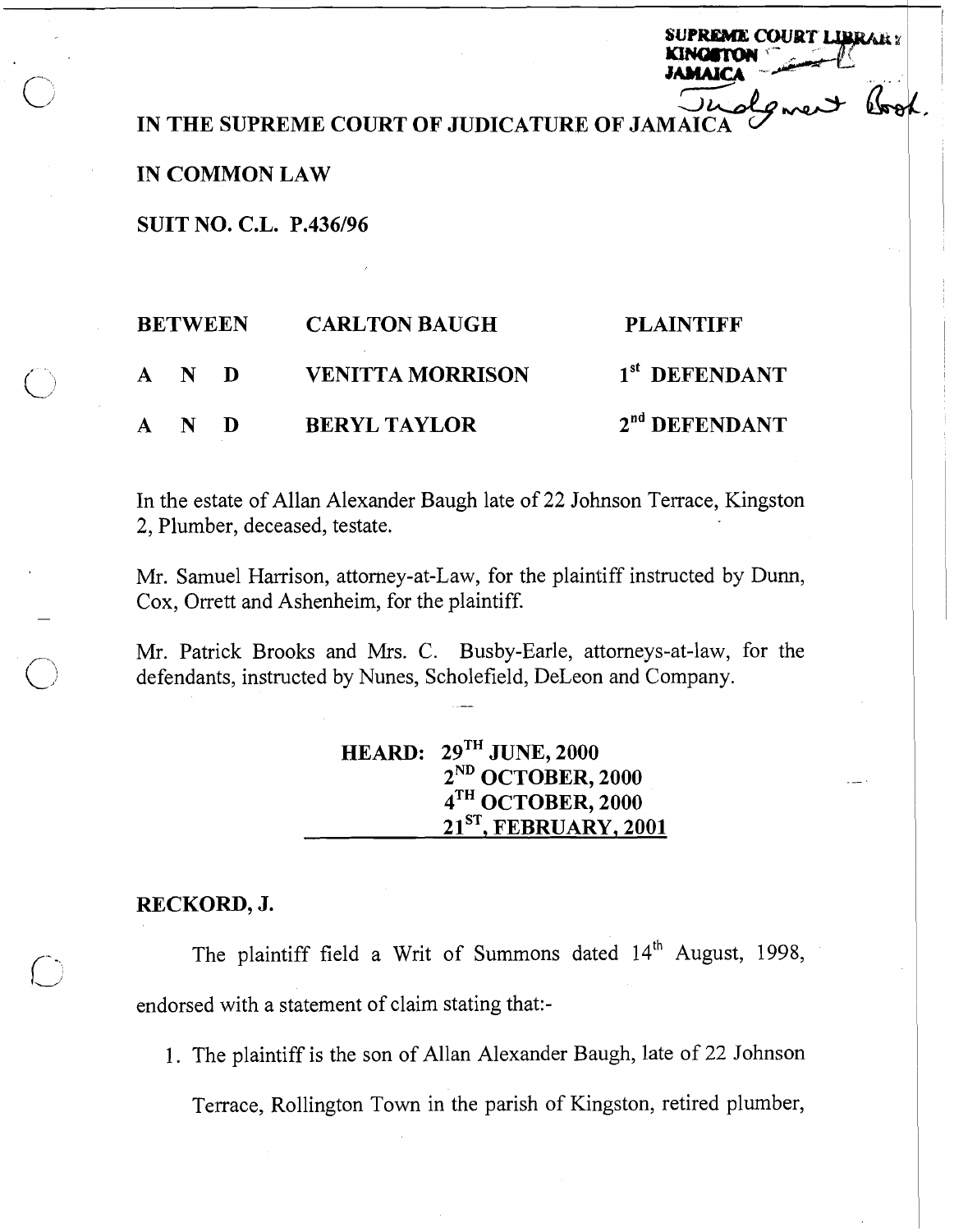deceased, who died a widower on or about the  $11<sup>th</sup>$  day of January 1996 without any other issue or parents or any other person entitled in priority to share in his estate by virtue of any enactment.

- 2. The defendants have entered an appearance to the plaintiff's warning to the defendants' caveat wherein they claim an interest as beneficiaries under an alleged will of the deceased dated the *28"* day of April, 1976.
- 3. The said alleged will was destroyed by the deceased prior to his death.
- 4. Prior to his death the deceased had destroyed and/or revoked all wills and testamentary instruments made by him and died intestate. - AND the plaintiff claims:-
	- 1. that this Honourable Court shall pronounce against the validity of the said alleged will dated the *2gth* day of April, 1976;
	- 2. a grant to the plaintiff of letters of administration of estate of the deceased;
	- 3. costs.

Consequent upon an order made in this matter on the  $1<sup>st</sup>$  of March, 1999, by Courtenay Orr, J, the plaintiff supplied the following further and better particulars.

~-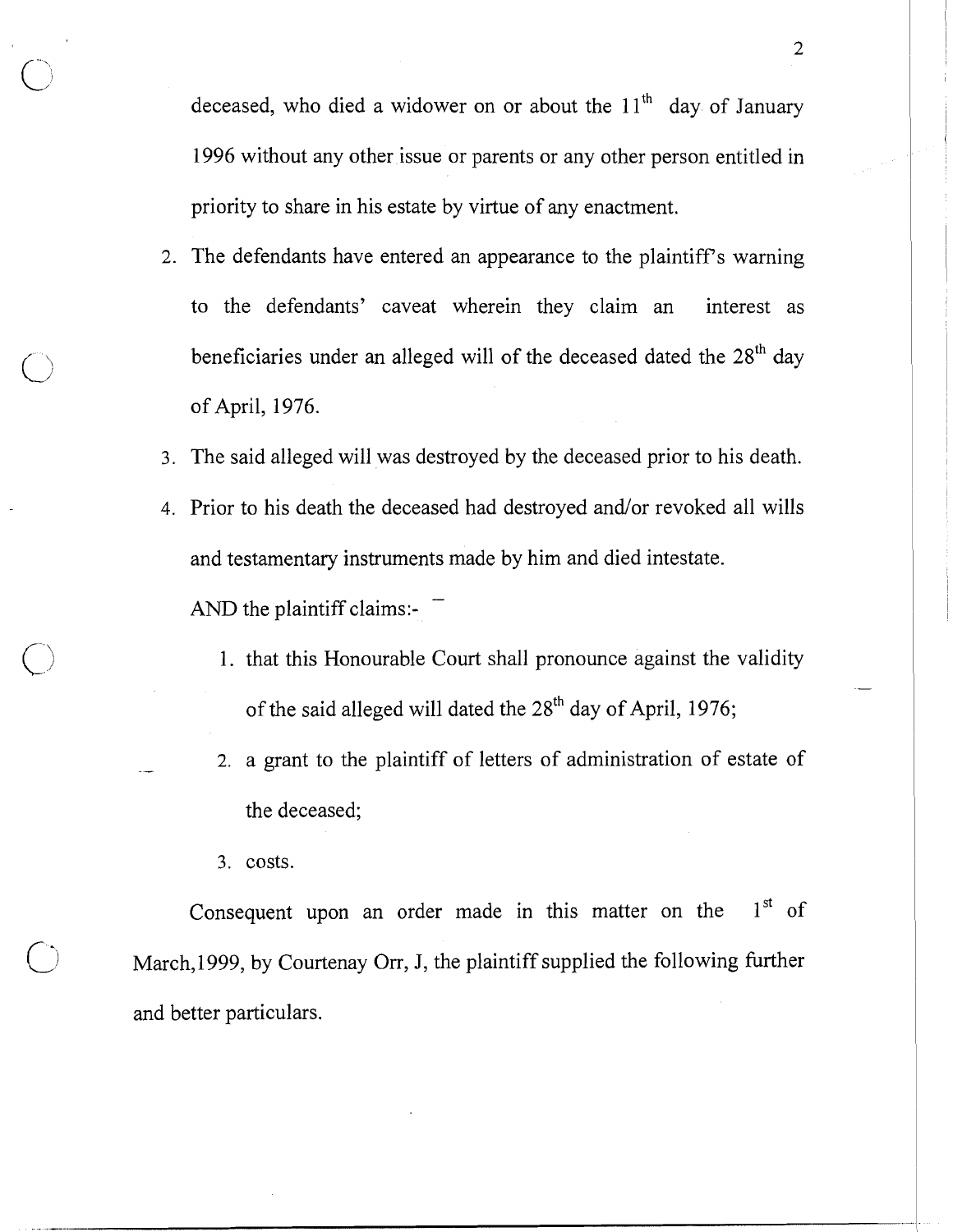# "UNDER PARAGRAPH 3"

The plaintiff was informed by his late father during 1992 that the latter had destroyed the will made on or about  $28<sup>th</sup>$  April, 1976.

#### "UNDER PARAGRAPH 4"

The plaintiff says that he had seen his late father make another Will on or about December, 1993 which was witnessed by Norma Chin-See and Monica Smith. His late father subsequently informed him during 1995 that he had destroyed that 1993 will and had made another will during 1995 which the plaintiff was not shown. To the best of the plaintiff's knowledge information and belief any Will subsequently to the December 1993 Will must have been destroyed, as on the death of his late father he made a thorough search of his late father's possessions and premises at 22 Johnson - Terrace, Rollington Town, Kingston and could find no Will or other testamentary instrument. Dated the  $22<sup>nd</sup>$  day of March, 1999."

The defendants who are nieces of the testator herein, entered appearance to the plaintiff's writ of summons claiming an interest as beneficiaries of an alleged last will and testament of the deceased dated 28<sup>th</sup> April, 1976. However, neither has filed a defence.

Whereupon, the plaintiff filed a notice of motion dated  $11<sup>th</sup>$  May, 2000 seeking an order that:-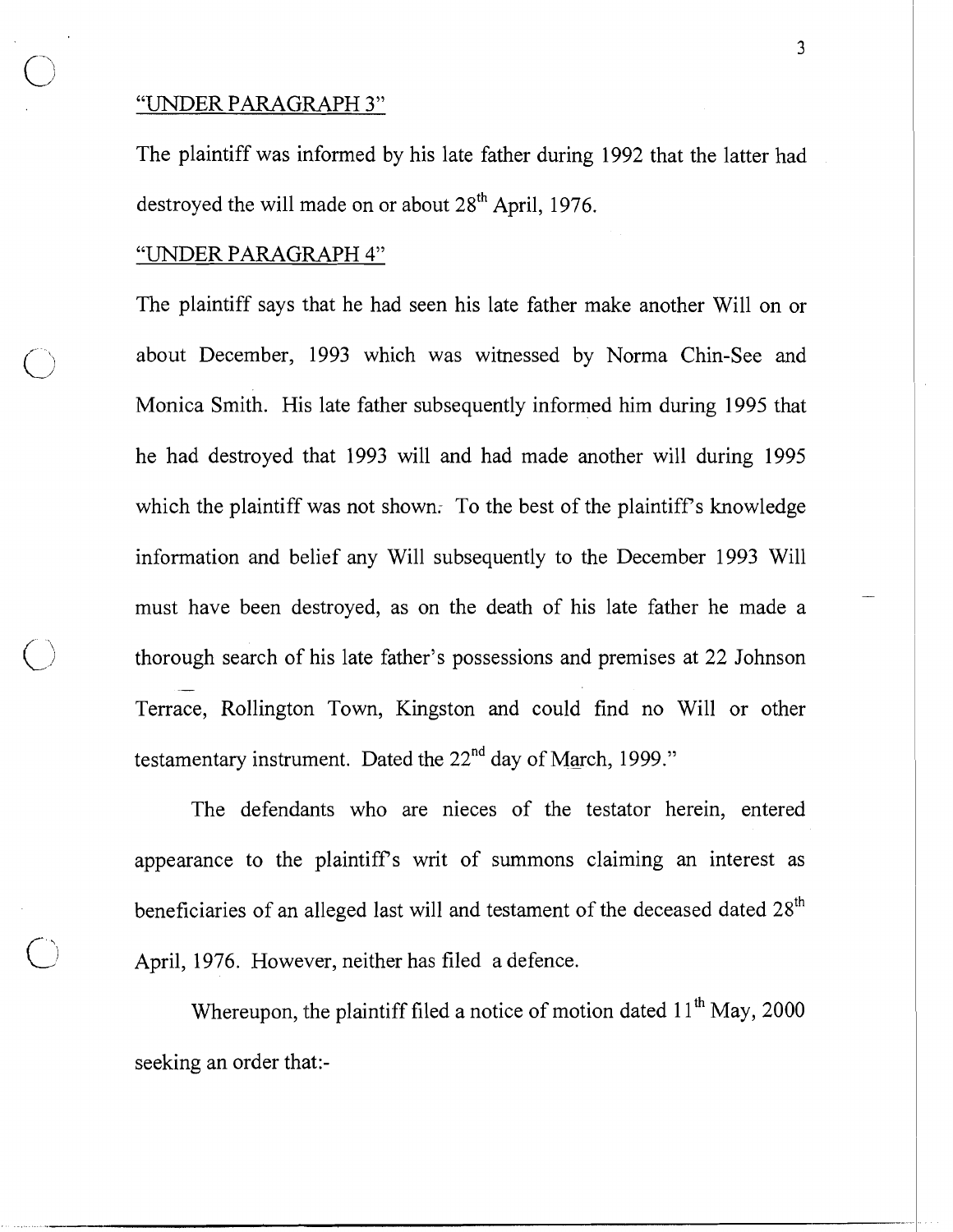- "1. There being no defence filed and delivered in answer to the Statement of Claim filed herein, the filing of a Reply, issue of the Summons for Directions and discovery of documents be dispensed with and this action be and is hereby tried as a short cause;
- 2. This Honourable Court doth hereby pronounce against the validity of the alleged will of the above-named deceased dated on or about the  $28<sup>th</sup>$  day of April, 1976;
- 3. Letters of Administration in the Estate of Allan Alexander Baugh, late of 22 Johnson Terrace, Rollington Town, in the Parish of Kingston, retired plumber, deceased, intestate, be hereby granted to his son, the Plaintiff; Carlton Baugh of 3705 Anna Drive, Opopka, Florida 32730, in the United States of America.

4. The costs of this Notice of Motion be the Plaintiff's."

Before me counsel for the plaintiff, Mr. Harrison, on the 29<sup>th</sup> of June, 2000 has moved the court for an order in terms of the notice of motion. He b referred the court to the affidavits of Monica Smith and Norma Chin-See both sworn to on the  $26<sup>th</sup>$  of May, 1999, both of whom deponed that the deceased duly executed a will dated the 25<sup>th</sup> day of December, 1993, in their

4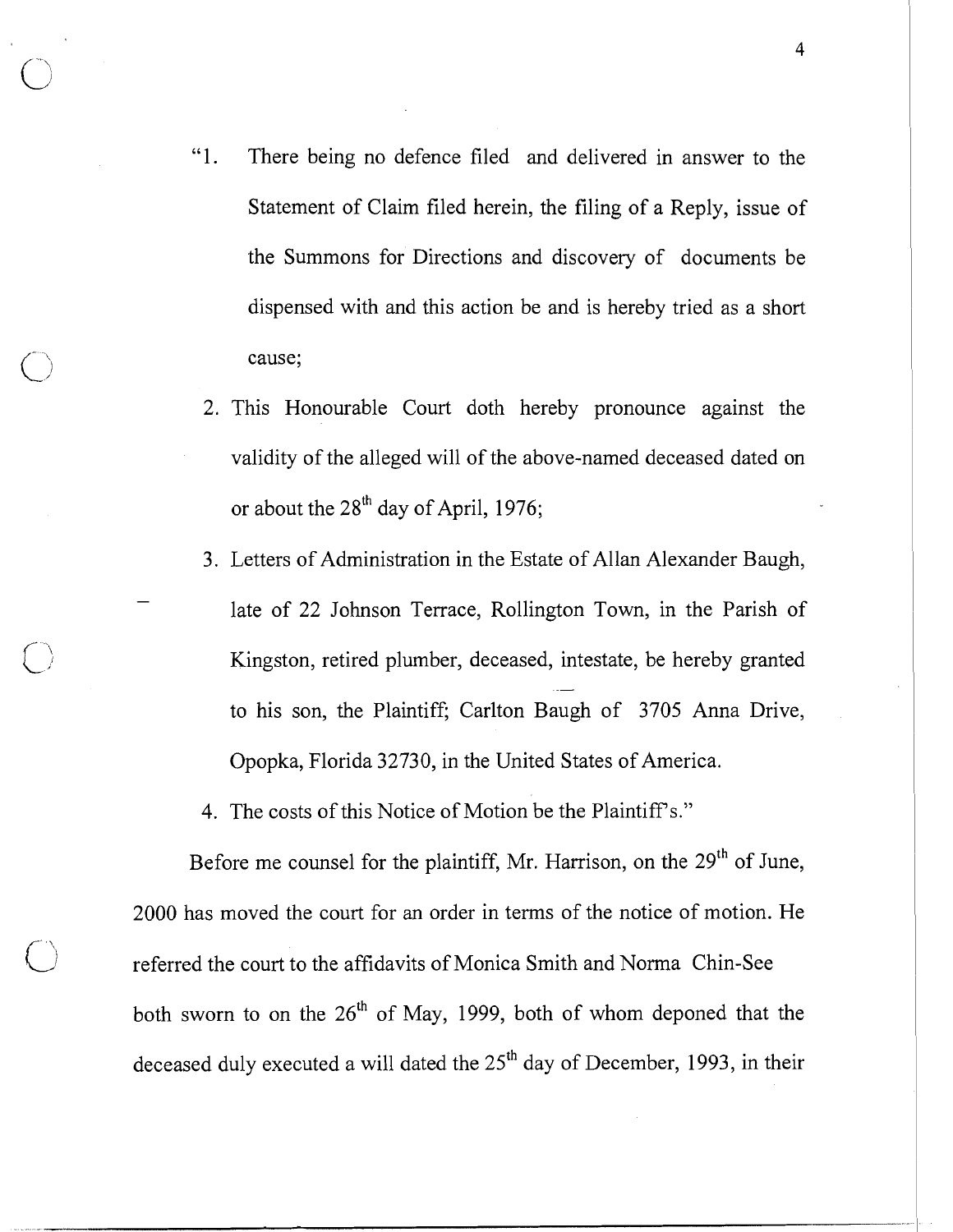presence and that they subscribed their names as attesting witnesses to the said will in the presence of the deceased. They further averred that no other document purporting to be a will or codicil of the deceased has ever come to their knowledge.

On behalf of the defendants, Mr. Brooks submitted that there was no evidence of any revocation of the 1993 will. The plaintiff in his oath of administrator dated  $10^{th}$  of April, 1996, gives no indication of any will whatsoever. "Therefore the defendants were well written their rights being seized of their knowledge of the existence of a will a copy which was exhibited in the affidavit of Brenda Chrisholm, one of the attesting witnesses" The hearing was adjourned until the  $2<sup>nd</sup>$  of October, 2000, when the plaintiff gave viva voce evidence.

Mr. Baugh lived in Florida, U.S.A. and was the only child of the deceased who died on the  $11<sup>th</sup>$  of January, 1996. Before his father died be was aware of one will that his father made dated 1993, his father gave him a copy. His father told him what his assets were and had opened a joint account in their names. His father took back the copy will on another occasion telling him he was going to make another will. He had that copy for about six months and had read it. He recalled that it read that he was of sound mind and body, that it superceded and made absolete any other will.

5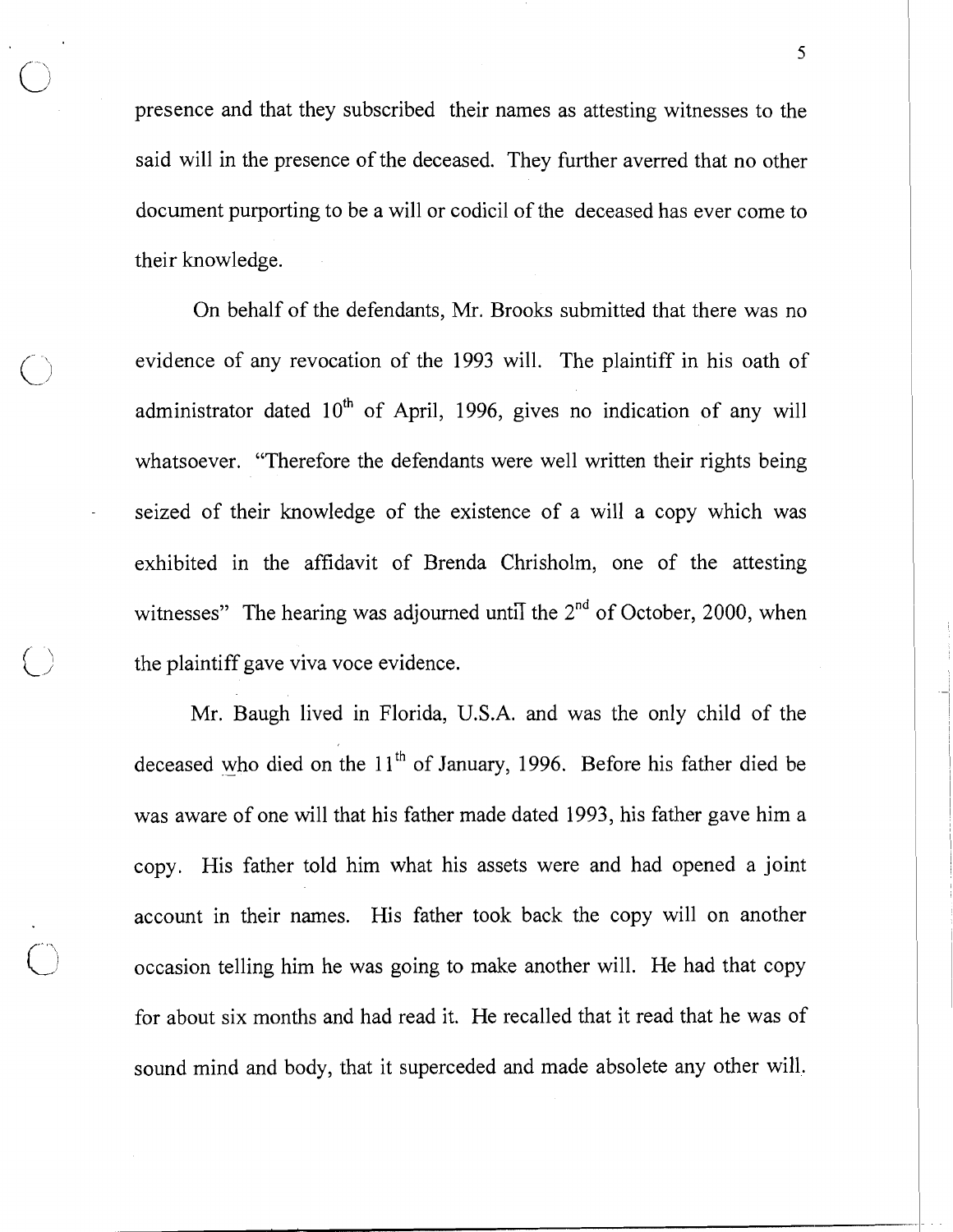The house at 22 Johnson Terrace should be sold upon his death and the proceeds devided as follows:-

**Carlton Baugh (plaintiff) to get 50% of the proceeds;** 

**Eileen, his niece, 20% of the proceeds,** 

**Beryl Taylor, his niece, 10% of the proceeds,** 

**Arthur, his brother, should get 10% of the proceeds** 

**Audrey, his niece, should get 10% of the proceeds.** 

The plaintiff said that his father's wife, the plaintiff's mother, had died in 1991. Up to when his father died he never saw any other will although his father told him he had made another will. When he heard that his father was dying he came home in December, 1995. His father was a patient in St. Joseph's Hospital. He searched his father's dresser drawer at his home and found the joint account bank book. He withdrew funds from the account to pay outstanding bills for his father. At his father's request he attempted to get an attorney-at-law to make a will for his father but the attorney never turned up.

The plaintiff said he returned to the home one night and found his father's brother, Arthur, there in heated conversation with his father. He and a neighbour separated them, trying to make peace. The next morning he got a call and went to the home and found his father in bed. The bed and pillows were in blood and his father had a gash an his forehead. He was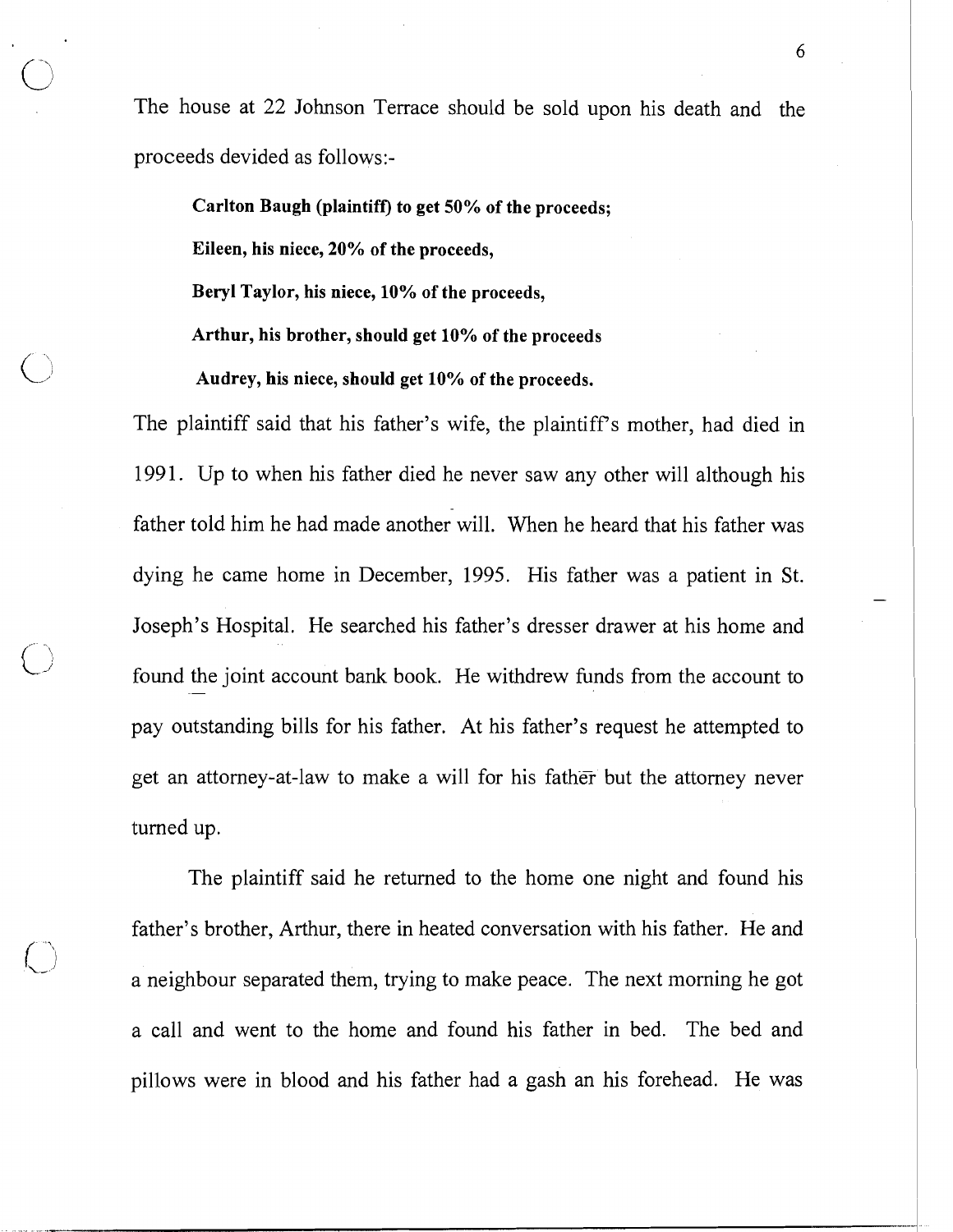admitted to Kingston Public Hospital that day in an unconscious condition. Up to when he died he never regained consciousness. After his father's death he returned to his house and searched all 3 bed rooms there. He broke in dresser drawers and found no will.

 $\overline{7}$ 

#### SUBMISSIONS

Mr. Harrison, for the plaintiff submitted that the 1976 will having been revoked by that of 1993, even if the 1993 will was subsequently destroyed, the 1976 will stands revoked. There is no evidence of any will surviving the deceased despite a thorough search by the plaintiff. Counsel submitted that since no will was found, then the deceased died intestate and his son would be his sole heir and administrator of his estate. He therefore asked for an order in terms of the notice of motion. -

Mr. Brooks, for the defendants in response said that they were not objecting to the motion but there was need for some evidence for court to feel satisfied. There was evidence that the 1976 will was revoked by the execution of the 1993 will; there was evidence of its contents. The question for the court's consideration is whether there was evidence of a revocation of the 1993 will. Counsel further submitted that the request by the testator for the return of the copy was not an act of revocation. The absence of a will being found, though in certain circumstances, can raise a presumption of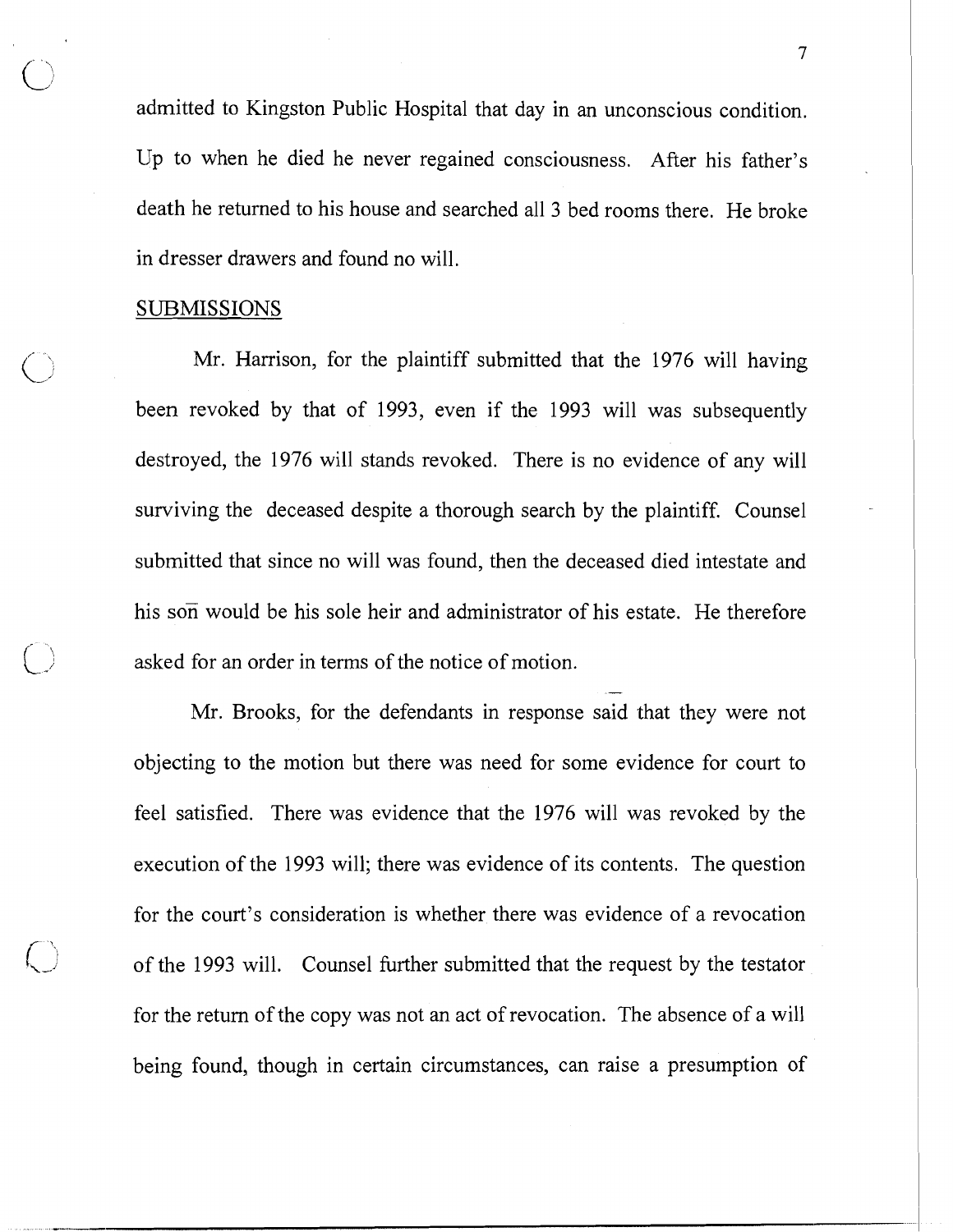revocation the evidence heard does not take it within that category. He submitted that the contents of the 1993 will given by two affidavits and one viva voce evidence should be admitted to probate by virtue of proper methods. **See Triston and Coote on probate practise. Case of Addison's Estate (1964) Volume 108 Solicitor's Journal page 504.**  Presumed will last in possession of testator-inference he destroyed will to make new one.

In reply, Mr. Harrison, submitted that the authority quoted by Mr. Brooks did not support his case. On the question of presumption of destruction of a will, he referred to **volume 12 English Report, page 828, and (1836) Volume. Moores Report page 300. Anna Maria Welch and Lucy Allen Welch vs. Nathaniel Phillips.** 

"The rule of law is that if a Will is traced to the possession of the deceased, and last seen there, is not forthcoming on his death, it is presumed to have been destroyed by himself and that presumption must prevail, unless there is sufficient evidence to repel it, and to raise a higher degree of probability to the contrary. The onus of proof in such cases lies upon the party propounding the Will."

**See also Sykes and Drake vs Sykes and other. Volume 23, Times** 

**Law Report page 747.** 

8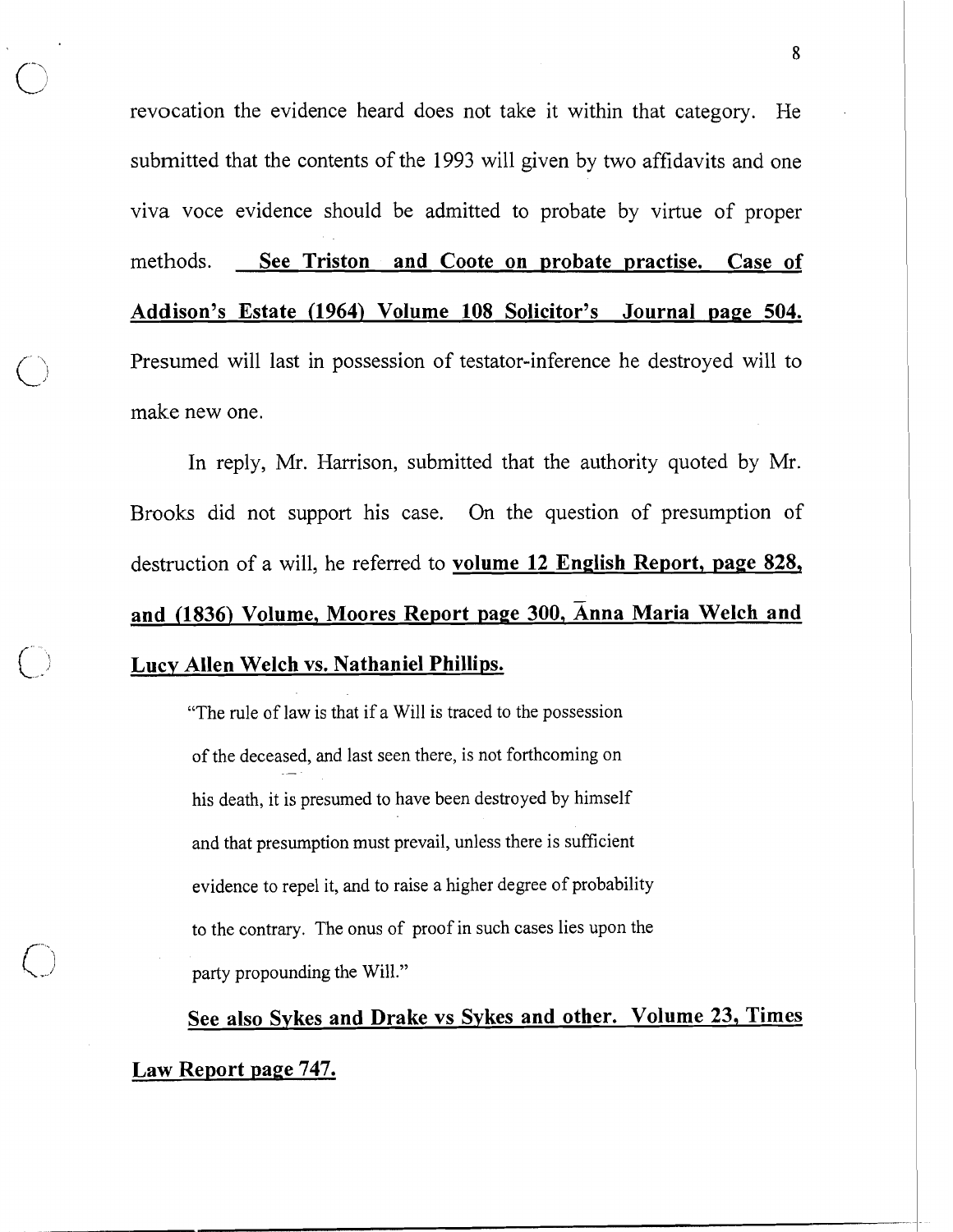"If a will duly executed was in testator's possession when last seen, and is not forthcoming after his death, there is a presumption of law that he destroyed it animus revocandi, but that presumption may be rebutted by evidence of facts."

Re Broome, King and Ewens vs. Broome, Volume 29, D.L.R. page 631.

"Where a will is duly executed by a competent testator who later becomes insane and the will cannot be found at his death, the burden of proving that it was destroyed-amino revocandi while the testator was sane lies on the party asserting revocation."

Counsel submitted that the plaintiff having raised the presumption, nothing has been placed before the court by the respondent to rebut the presumption. The will is a very personal document. If a diligent search is made, and there was no evidence that a will has been found, then the presumption of revocation must prevail.

## **CONCLUSION**

The defendants have not entered a defence to this action. Their attorneys are not objecting to the motion, but say there was need for evidence of revocation of the 1993 will, failing which this will, ought to be admitted to probate. However, the decision of the Privy Council in the case